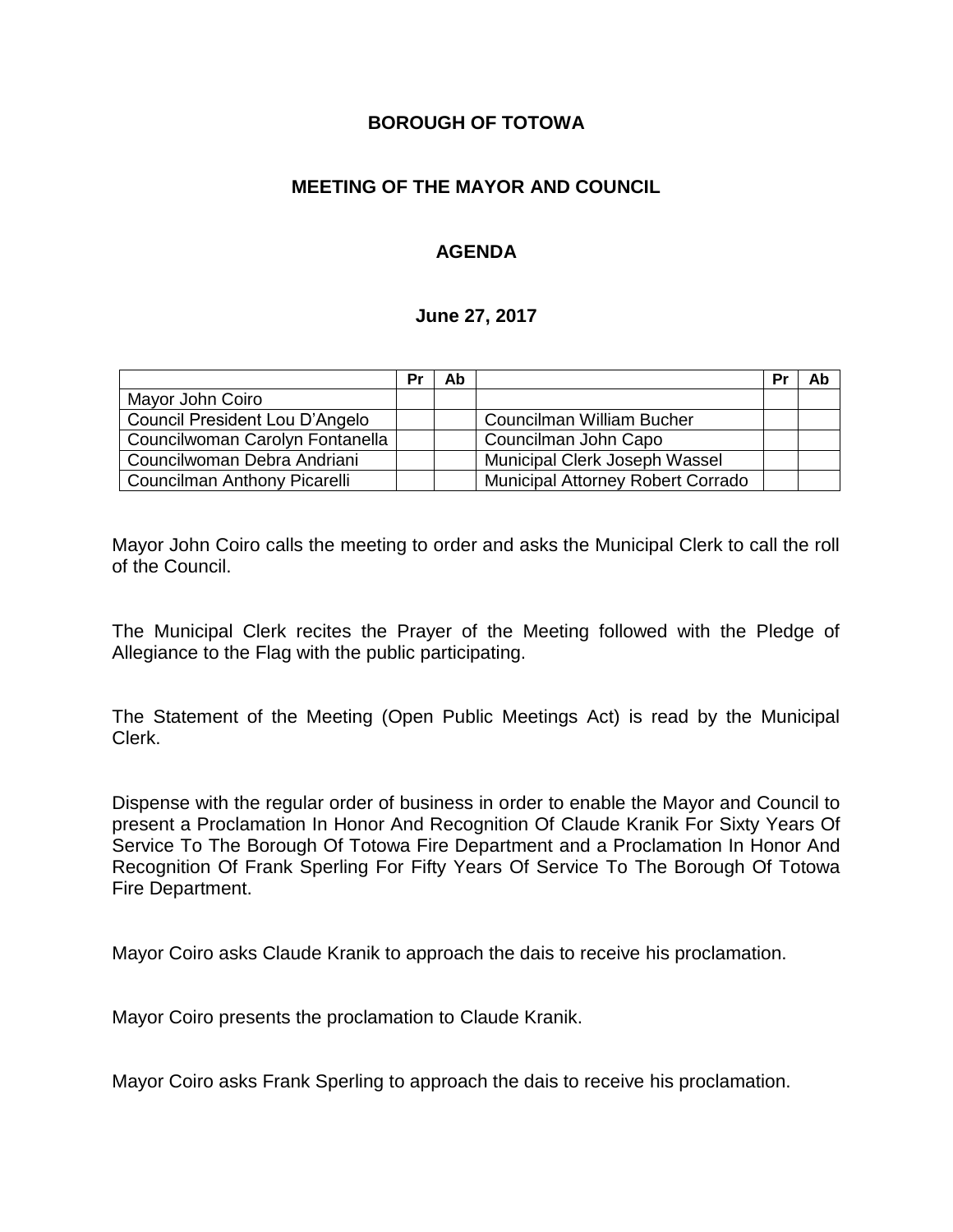Mayor Coiro presents the proclamation to Frank Sperling.

Recess.

Revert to the regular order of business.

Report from Members of the Council, Municipal Clerk and Municipal Attorney.

#### **CITIZENS HEARD:**

Minutes of the Mayor and Council for the meeting of June 13, 2017.

# **COMMITTEE ON FINANCE: PICARELLI, D'ANGELO, FONTANELLA.**

Resolution No. 2017-14 for the payment of bills.

Resolution To Acknowledge Receipt Of And Accept The 2016 Audit Corrective Action Plan.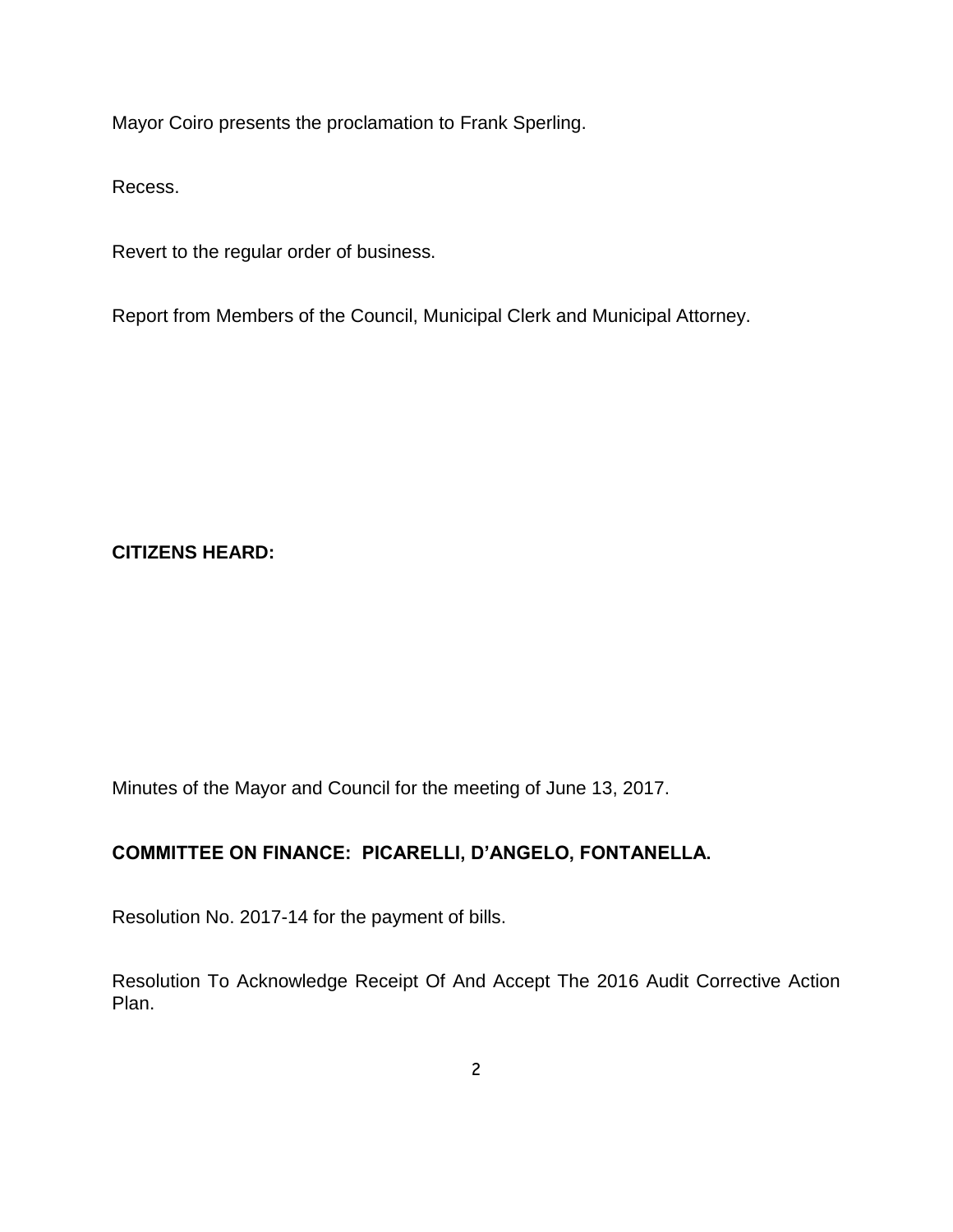Resolution Appointing A Risk Management Consultant.

Resolution Designating Public Depository And Authorizing Withdrawal Of Municipal Public Moneys.

#### **COMMITTEE ON PUBLIC SAFETY: D'ANGELO, FONTANELLA, BUCHER.**

Resolution Authorizing The Borough Of Totowa Towing List For The 2017/2018 License Term.

#### **COMMITTEE ON PUBLIC WORKS: BUCHER, CAPO, PICARELLI.**

Payment Estimate No. 2 in the amount of \$125,707.78 to Midwest Construction, Inc. for the Hobart Place Improvements.

Resolution Authorizing Professional Engineering Services For The Furler Street Water Main Replacement.

#### **COMMITTEE ON ENG. & PUB. PROPERTY: FONTANELLA, ANDRIANI, D'ANGELO.**

Change Order No. 1 for a net increase of \$1,911.00 and Payment Estimate No. 3 in the amount of \$31,318.84 to Aqua Infrastructure Rehabilitation Company, LLC for the Sanitary Sewer Main Rehabilitation – Phase IV.

Resolution Authorizing The Purchase And Deliver Of One Utility Vehicle For The Borough Of Totowa Sewer Department.

Letter from the Italian American Club requesting permission to use the Municipal Parking Lot on Sunday, July 23, 2017 for a trip to Atlantic City.